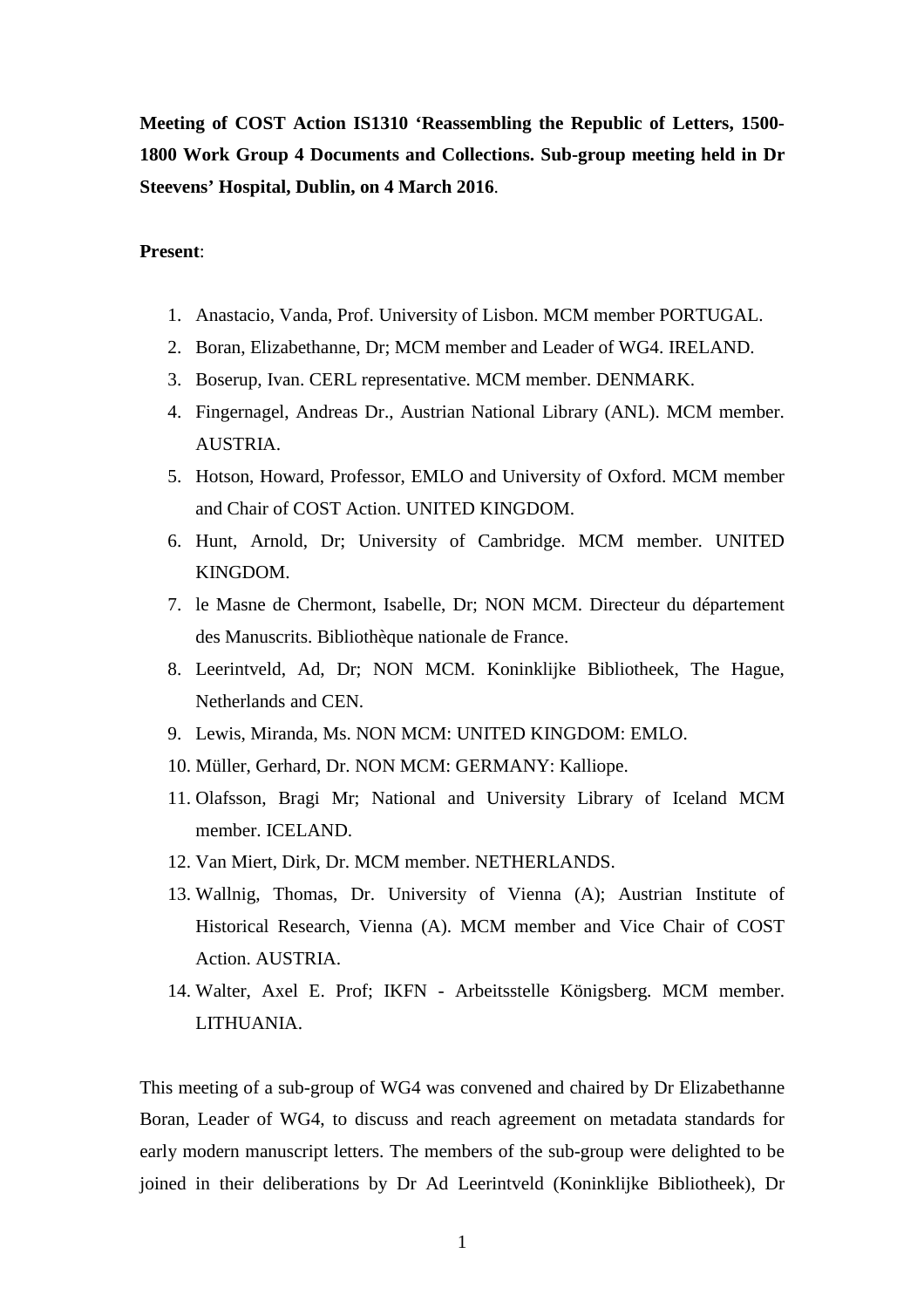Isabelle le Masne de Chermont (BNF), Ms Miranda Lewis (EMLO) and Dr Gerhard Müller (Staatsbibliothek zu Berlin). The format of the workshop followed the agenda which set out various elements of metadata and the following conclusions were reached:

## **1. Unique Identifier**: **Actions:**

- It was agreed that the main point of reference should be the work (as opposed to the manifestation) and that relationship links should use the model of ISAD (G) and its American counterpart DACS.
- It was furthermore agreed that this was a matter that required further interaction between WG4 and WG5.

## **2. Date of Letter**: **Actions**

- It was agreed that ISO 8601, which stipulates that the date be represented in the following manner [YYYY]-[MM]-[DD] should be adopted. ISO 8601 uses the Gregorian dating system.
- It was agreed that the date of the letter as given should be used in the first instance.
- It was agreed that any comments about the date should be included in the 'Notes' field.
- It was agreed that a STSM should be encouraged to write a position paper on the problems of different systems of dating (Julian calendar, Gregorian calendar, Revolutionary calendar etc).

#### **3. Names (Sender/Recipient)**: **Actions**

- It was agreed that the name as given should be used.
- It was agreed that there should be links to the following databases which provided variant names: CERL thesaurus; RNA; GND.

#### **4. Place Name**: **Actions**

 It was agreed that the place name of origin should be as given in the document.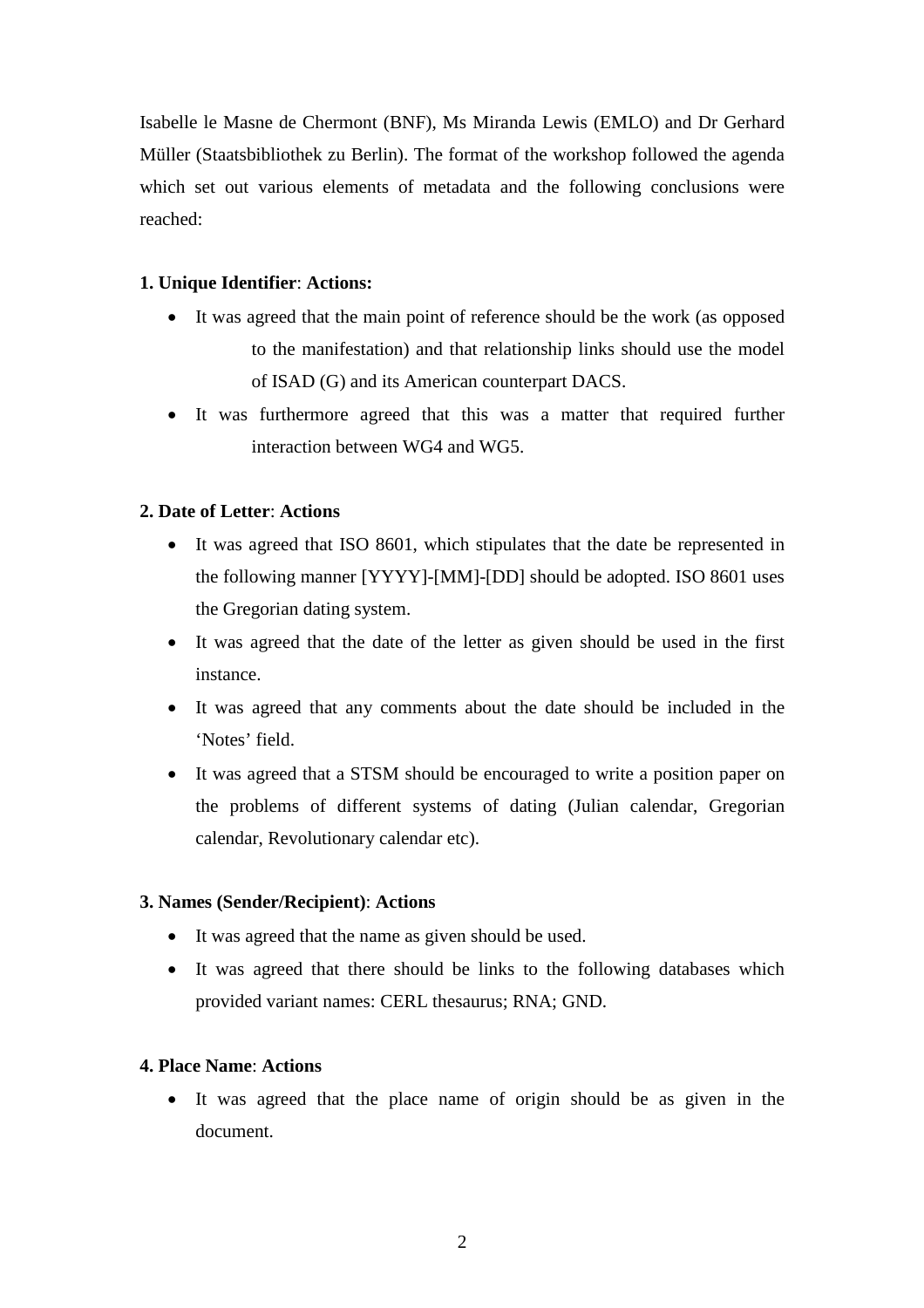- It was agreed that the place of destination should be included and that a note should be placed in the 'Notes' field if the place of destination did not come from an address on the letter: it should be stated in the 'Notes' field what alternative source was used for the place of destination if the actual address was not given in the letter.
- It was agreed that a link should be to the CERL thesaurus, which includes Orbis Latinus.
- It was agreed that WG1 was the proper group to examine this issue in more detail.

# **5. Language: Actions**

- It was agreed to use the ISO standards 639-2 and 639-3 for languages and ISO 15924 for scripts.
- $\bullet$  It was agreed that there should be two levels of language description a dropdown for the main language (which should be a core field) and a secondary level drop-down menu for subsidiary languages.

# **6. Document Type: Actions**

- It was agreed that there should be a binary division between 'whole' and 'partial' (available in a drop-down menu).
- It was agreed that there should be a binary division between 'printed' and 'manuscript' (available in a drop-down menu).
- One level down from the 'manuscript' drop-down there should be a dropdown choice which includes the following:
	- a) Draft.
	- b) Letter as sent.
	- c) Copy.
- It was agreed that more information about the state of a letter should be included in the 'Notes' field.

# **7. Printed Copy Details**: **Actions**

 It was agreed that ISO 690 should be followed in recording the details of a printed copy.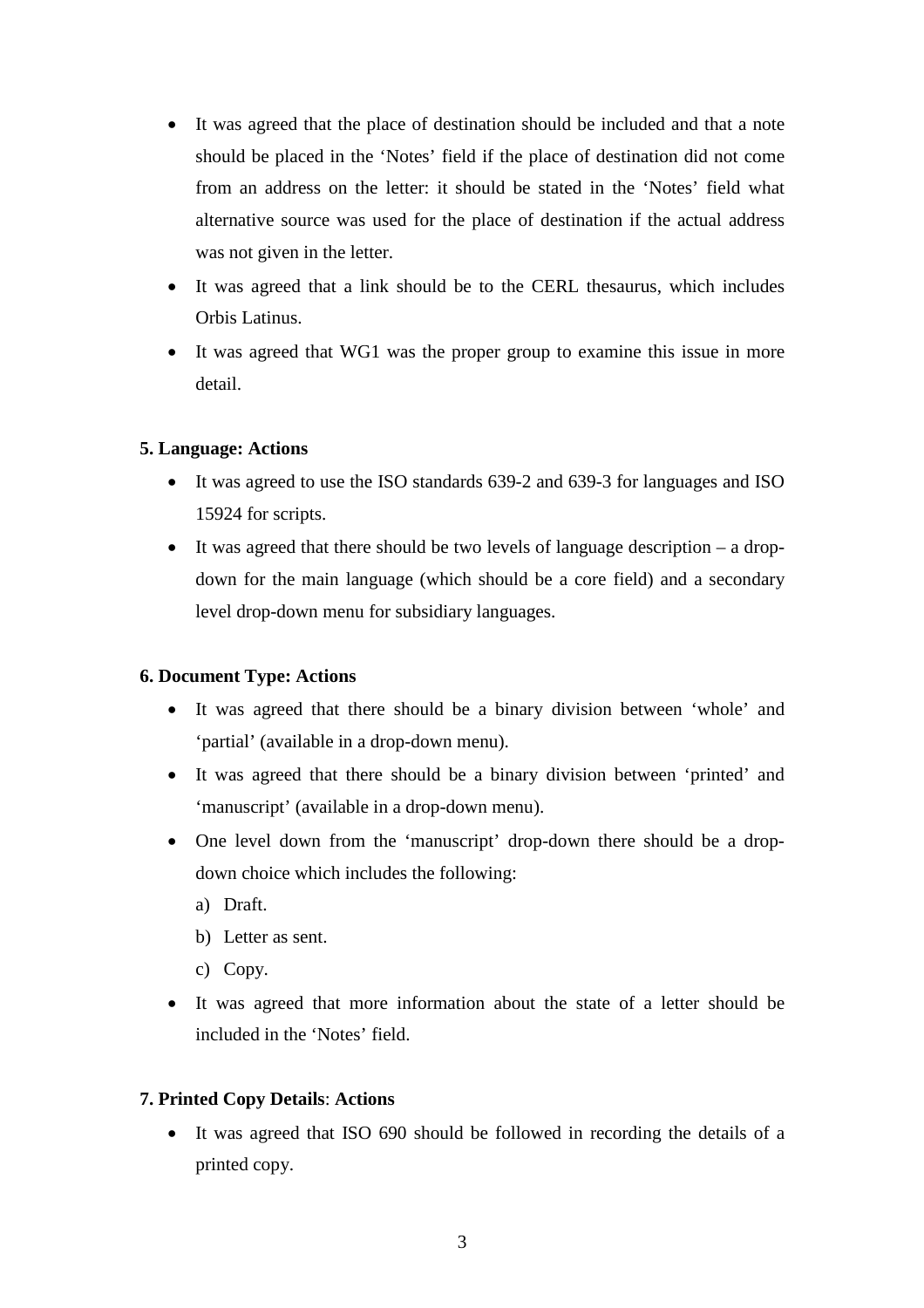• In line with the decision of WG4 at Oxford (2015), it was agreed that the Zotero database, in the first instance, should be used to amass details of printed copies of early modern letters.

## **8. Online Link: Action**

It was agreed that any online versions should be linked to the record.

## **9. Summary: Actions**

- It was agreed that free text should be used and that names and places referenced should be searchable under a keyword search.
- It was agreed that this might form a suitable topic for an STSM.

# **10. Level of Description**: **Actions**

- It was agreed that, while both were required, collection level descriptions should not be included under item level but should form its own segment of the website.
- It was agreed that collection level descriptions should include information about the following:
	- a) Provenance
	- b) Extent.
	- c) Scope and content.
	- d) Link to the host archive.
- It was agreed that within an item level description that there should be a link to the collection level description (if available).
- It was agreed that an STSM might provide a paper on a case study outlining the key requirements.

#### **11. Note: Actions:**

 It was agreed that this should be free-text and searchable and should be used to elucidate additional information about a number of elements already discussed (for example 'date'). Other areas that might be expanded on in the 'Note' field are the following: enclosures, source of addresses, seals, watermarks.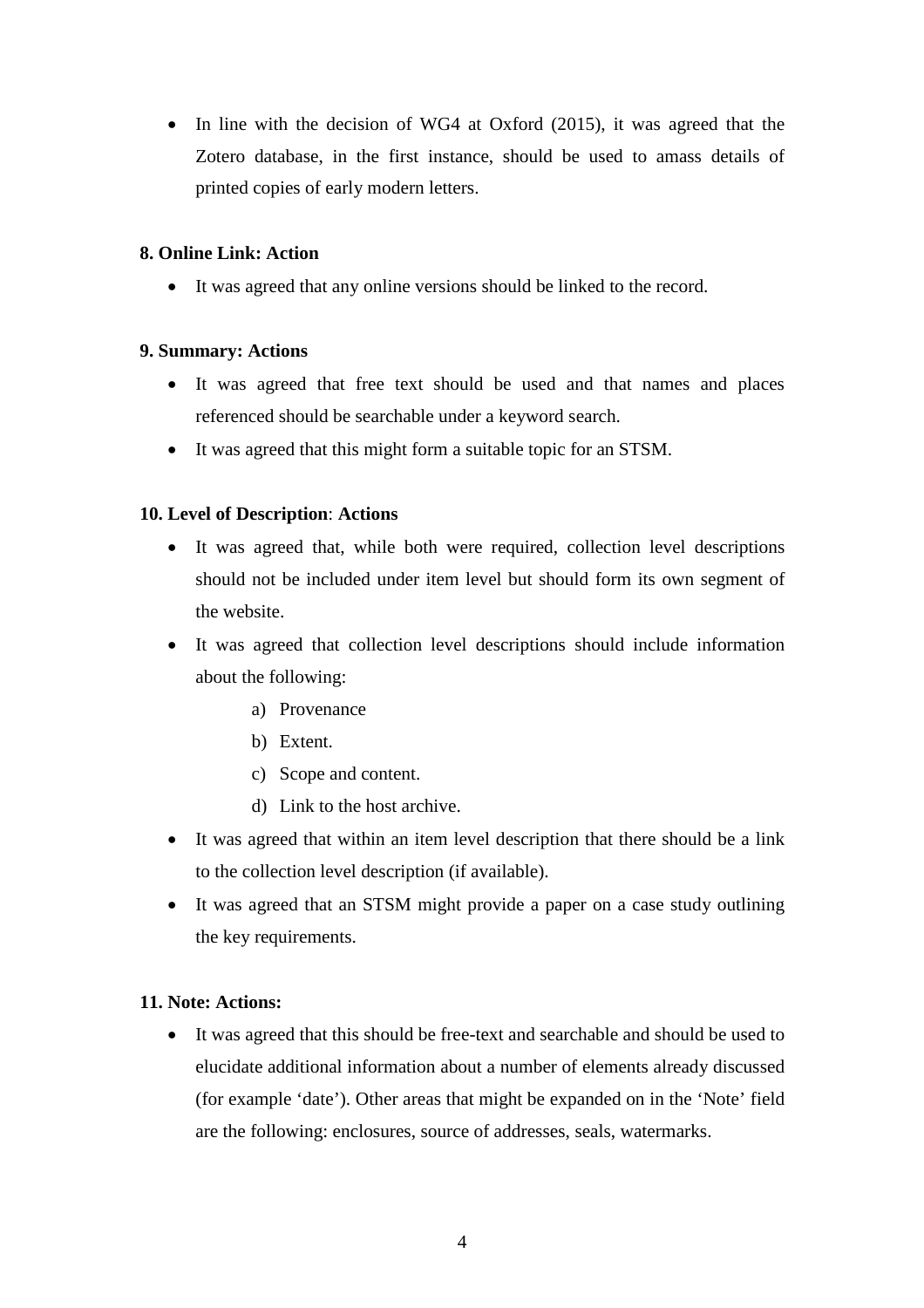#### **12 Type of Entity: Actions**

- It was agreed that the following terms should be used:
	- a) Individual.
	- b) Plurality.

#### **13. Maintenance Note: Actions**

- It as agreed that this should be automatically updated and information provided about who had initially created the record.
- It was agreed that a waiver note be inserted to cover legal restrictions.

#### **14. AOB: Repository information**: **Action**

 On the issue of the reference field it was agreed that this should include the country code, repository code and manuscript referencing of the institution.

To facilitate discussion, mid wa7 during the workshop three presentations were delivered: Dr Gerhard Müller (on Kalliope); Dr Ad Leerintveld (on CEN); and Dr Miranda Lewis (on EMLO).

**Kalliope:** Dr Gerhard Müller's presentation on Kalliope emphasised that that this database, which is the central registry for Germany, Switzerland and Austria, uses the following international standards: ISAD(G); RNA; RDA; and adhered to the following formats: EAD and EAC-CPF, as well as ISOs 3166, 639-2, 15511 and 8601. He drew attention to the fact that all records are linked with an identifier from ISO codes and emphasised the absolute importance of using an integrated authority file as the link.

**CEN:** Dr Ad Leerintveld outlined the history and scope of the CEN project: of the over two million letters in the system the vast majority were modern with just over 50,000 dated before 1800. The project, begun in the 1980s, is now owned by OCLC.

**EMLO:** Dr Miranda Lewis gave an extensive presentation on EMLO, providing a vital background to our discussions of various elements (and, in many cases, a method for solving issues). The inbuilt Gregorian converter pointed the way to a more comprehensive IT solution to various methods of dating.